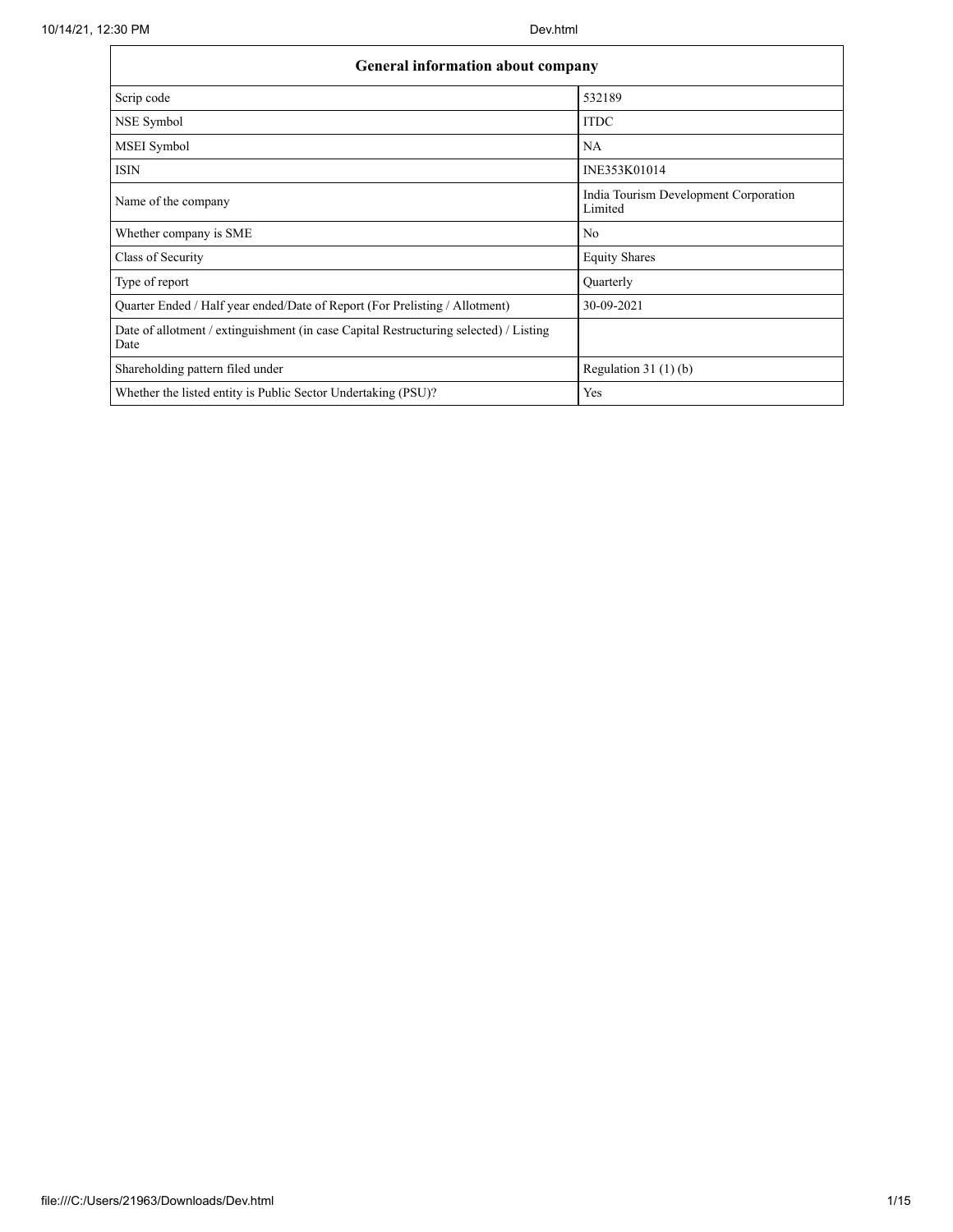|                       | <b>Declaration</b>                                                                        |                |                                |                       |                             |
|-----------------------|-------------------------------------------------------------------------------------------|----------------|--------------------------------|-----------------------|-----------------------------|
| Sr.<br>N <sub>0</sub> | Particular                                                                                | Yes/No         | Promoter and<br>Promoter Group | Public<br>shareholder | Non Promoter-<br>Non Public |
| $\mathbf{1}$          | Whether the Listed Entity has issued any partly paid up shares?                           | N <sub>0</sub> | No                             | N <sub>0</sub>        | No                          |
| 2                     | Whether the Listed Entity has issued any Convertible Securities<br>?                      | N <sub>0</sub> | No.                            | N <sub>0</sub>        | N <sub>0</sub>              |
| $\overline{3}$        | Whether the Listed Entity has issued any Warrants?                                        | N <sub>0</sub> | No.                            | N <sub>0</sub>        | N <sub>0</sub>              |
| $\overline{4}$        | Whether the Listed Entity has any shares against which<br>depository receipts are issued? | N <sub>0</sub> | No.                            | N <sub>0</sub>        | N <sub>0</sub>              |
| 5                     | Whether the Listed Entity has any shares in locked-in?                                    | N <sub>0</sub> | No.                            | N <sub>0</sub>        | N <sub>0</sub>              |
| 6                     | Whether any shares held by promoters are pledge or otherwise<br>encumbered?               | N <sub>0</sub> | No                             |                       |                             |
| $7\phantom{.0}$       | Whether company has equity shares with differential voting<br>rights?                     | N <sub>0</sub> | No.                            | N <sub>0</sub>        | N <sub>0</sub>              |
| 8                     | Whether the listed entity has any significant beneficial owner?                           | N <sub>0</sub> |                                |                       |                             |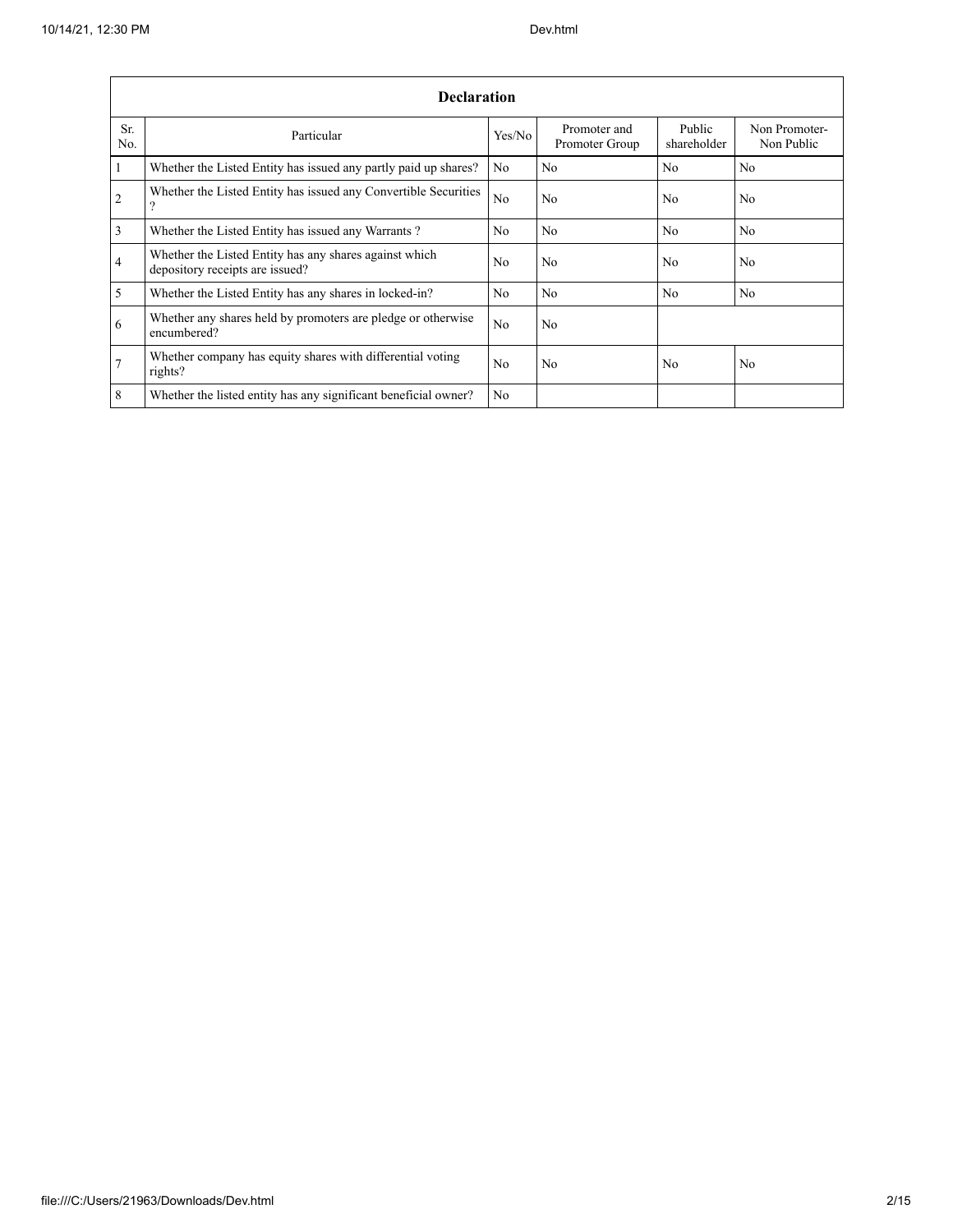|                 |                                           |              |                      |                             |                          |                              | Table 1 - Summary Statement holding of specified securities |                           |               |                                      |                     |
|-----------------|-------------------------------------------|--------------|----------------------|-----------------------------|--------------------------|------------------------------|-------------------------------------------------------------|---------------------------|---------------|--------------------------------------|---------------------|
|                 | Category                                  | Nos. Of      | No. of<br>fully paid | No. Of<br>Partly<br>paid-up | No. Of<br>shares         | Total nos.<br>shares         | Shareholding as a<br>% of total no. of                      | class of securities (IX)  |               | Number of Voting Rights held in each |                     |
| Category<br>(I) | of<br>shareholder                         | shareholders | up equity            | equity                      | underlying<br>Depository | held (VII)                   | shares (calculated<br>as per SCRR,                          | No of Voting (XIV) Rights |               |                                      | Total as a          |
|                 | (II)                                      | (III)        | shares<br>held (IV)  | shares<br>held<br>(V)       | Receipts<br>(VI)         | $= (IV) +$<br>$(V)$ + $(VI)$ | 1957) (VIII) As a<br>% of $(A+B+C2)$                        | Class eg:<br>X            | Class<br>eg:y | Total                                | $%$ of<br>$(A+B+C)$ |
| (A)             | Promoter<br>&<br>Promoter<br>Group        |              | 74641681             |                             |                          | 74641681                     | 87.03                                                       | 74641681                  |               | 74641681                             | 87.03               |
| (B)             | Public                                    | 17571        | 11127719             |                             |                          | 11127719                     | 12.97                                                       | 11127719                  |               | 11127719                             | 12.97               |
| (C)             | Non<br>Promoter-<br>Non Public            |              |                      |                             |                          |                              |                                                             |                           |               |                                      |                     |
| (C1)            | <b>Shares</b><br>underlying<br><b>DRs</b> |              |                      |                             |                          |                              |                                                             |                           |               |                                      |                     |
| (C2)            | Shares held<br>by<br>Employee<br>Trusts   |              |                      |                             |                          |                              |                                                             |                           |               |                                      |                     |
|                 | Total                                     | 17572        | 85769400             |                             |                          | 85769400                     | 100                                                         | 85769400                  |               | 85769400                             | 100                 |

# Table I - Summary Statement holding of specified securities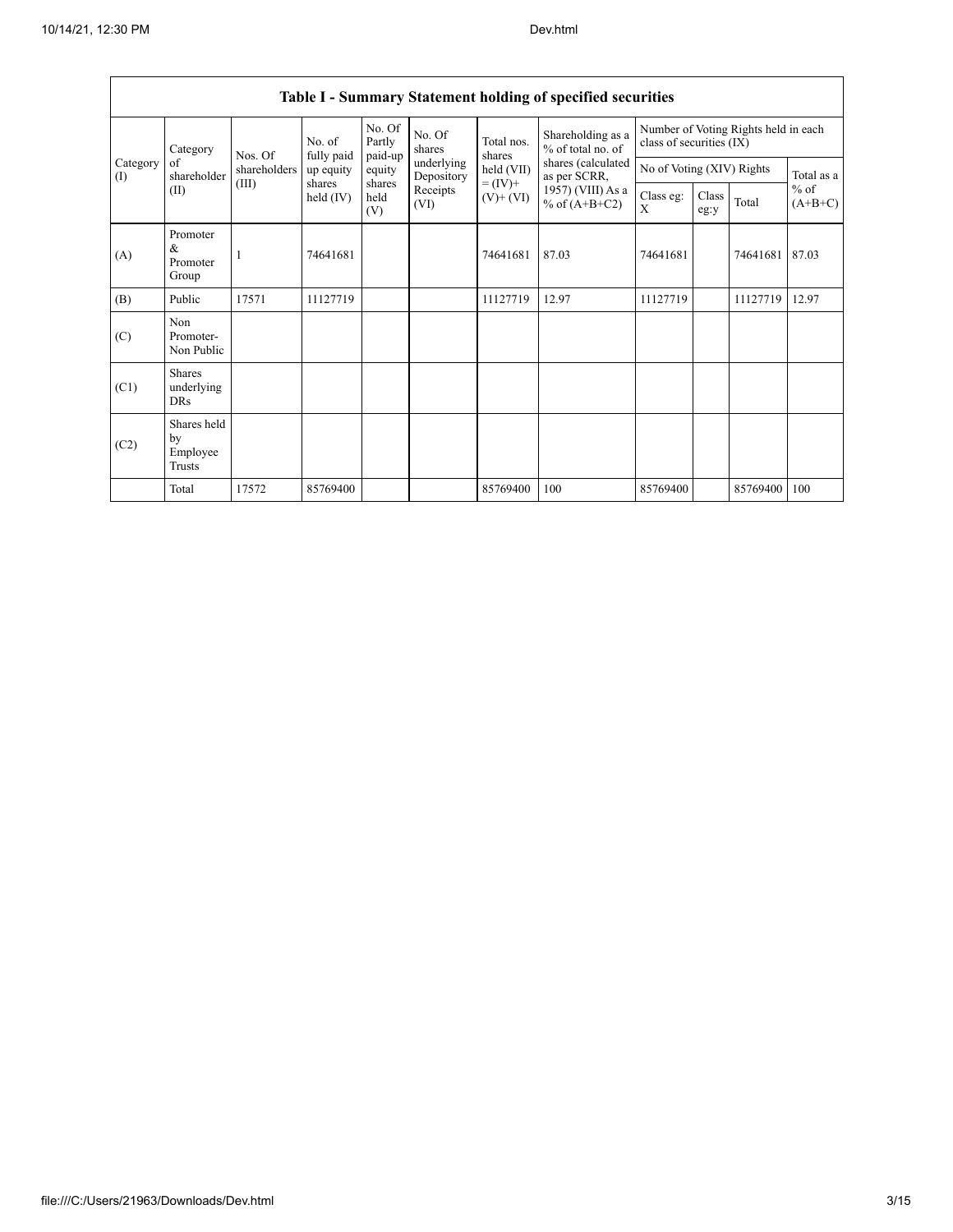|          |                                                |                                                      |                                       |                                                           | Table I - Summary Statement holding of specified securities                                |            |                                                         |                         |                                                         |                                       |
|----------|------------------------------------------------|------------------------------------------------------|---------------------------------------|-----------------------------------------------------------|--------------------------------------------------------------------------------------------|------------|---------------------------------------------------------|-------------------------|---------------------------------------------------------|---------------------------------------|
| Category | Category<br>of                                 | No. Of<br><b>Shares</b><br>Underlying<br>Outstanding | No. of<br><b>Shares</b><br>Underlying | No. Of Shares<br>Underlying<br>Outstanding<br>convertible | Shareholding, as a %<br>assuming full<br>conversion of<br>convertible securities (         |            | Number of<br>Locked in<br>shares $(XII)$                | <b>Shares</b><br>(XIII) | Number of<br>pledged or<br>otherwise<br>encumbered      | Number of<br>equity shares<br>held in |
| (I)      | shareholder<br>(II)                            | convertible<br>securities<br>(X)                     | Outstanding<br>Warrants<br>$(X_i)$    | securities and<br>No. Of<br>Warrants (Xi)<br>(a)          | as a percentage of<br>diluted share capital)<br>$(XI) = (VII)+(X) As a %$<br>of $(A+B+C2)$ | No.<br>(a) | As a<br>$%$ of<br>total<br><b>Shares</b><br>held<br>(b) | No.<br>(a)              | As a<br>$%$ of<br>total<br><b>Shares</b><br>held<br>(b) | dematerialized<br>form $(XIV)$        |
| (A)      | Promoter<br>$\&$<br>Promoter<br>Group          |                                                      |                                       |                                                           | 87.03                                                                                      |            |                                                         |                         |                                                         | 74641681                              |
| (B)      | Public                                         |                                                      |                                       |                                                           | 12.97                                                                                      |            |                                                         |                         |                                                         | 11123204                              |
| (C)      | Non<br>Promoter-<br>Non Public                 |                                                      |                                       |                                                           |                                                                                            |            |                                                         |                         |                                                         |                                       |
| (C1)     | <b>Shares</b><br>underlying<br><b>DRs</b>      |                                                      |                                       |                                                           |                                                                                            |            |                                                         |                         |                                                         |                                       |
| (C2)     | Shares held<br>by<br>Employee<br><b>Trusts</b> |                                                      |                                       |                                                           |                                                                                            |            |                                                         |                         |                                                         |                                       |
|          | Total                                          |                                                      |                                       |                                                           | 100                                                                                        |            |                                                         |                         |                                                         | 85764885                              |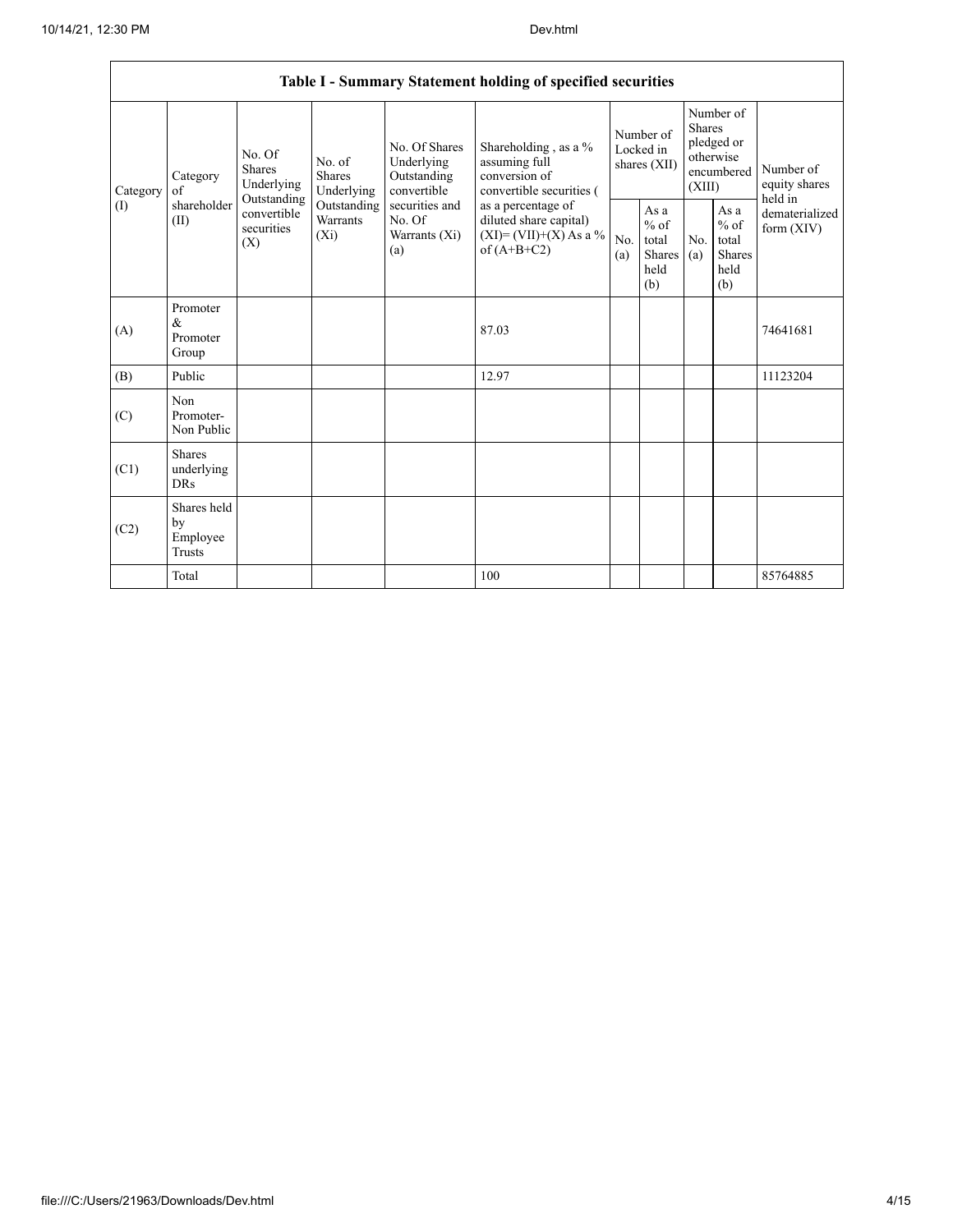|                                                                                             | Table II - Statement showing shareholding pattern of the Promoter and Promoter Group                                   |                                  |                                             |                                 |                                    |                             |                                              |                          |                           |                                      |                           |
|---------------------------------------------------------------------------------------------|------------------------------------------------------------------------------------------------------------------------|----------------------------------|---------------------------------------------|---------------------------------|------------------------------------|-----------------------------|----------------------------------------------|--------------------------|---------------------------|--------------------------------------|---------------------------|
|                                                                                             |                                                                                                                        |                                  |                                             | No.<br><b>Of</b>                | No. Of                             | Total nos.                  | Shareholding<br>as a % of total              | class of securities (IX) |                           | Number of Voting Rights held in each |                           |
| Sr.                                                                                         | Category &<br>Name of the<br>Shareholders                                                                              | Nos. Of<br>shareholders<br>(III) | No. of<br>fully paid<br>up equity<br>shares | Partly<br>paid-<br>up<br>equity | shares<br>underlying<br>Depository | shares<br>held<br>$(VII) =$ | no. of shares<br>(calculated as<br>per SCRR, |                          | No of Voting (XIV) Rights |                                      | Total<br>as a $%$<br>of   |
|                                                                                             | (I)                                                                                                                    |                                  | held $(IV)$                                 | shares<br>held<br>(V)           | Receipts<br>(VI)                   | $(IV)+$<br>$(V)+(VI)$       | 1957) (VIII)<br>As a % of<br>$(A+B+C2)$      | Class eg:<br>X           | Class<br>eg:y             | Total                                | Total<br>Voting<br>rights |
| A                                                                                           | Table II - Statement showing shareholding pattern of the Promoter and Promoter Group                                   |                                  |                                             |                                 |                                    |                             |                                              |                          |                           |                                      |                           |
| (1)                                                                                         | Indian                                                                                                                 |                                  |                                             |                                 |                                    |                             |                                              |                          |                           |                                      |                           |
| (b)                                                                                         | Central<br>Government/<br><b>State</b><br>Government(s)                                                                | $\mathbf{1}$                     | 74641681                                    |                                 |                                    | 74641681                    | 87.03                                        | 74641681                 |                           | 74641681                             | 87.03                     |
| Sub-Total<br>(A)(1)                                                                         |                                                                                                                        | $\mathbf{1}$                     | 74641681                                    |                                 |                                    | 74641681                    | 87.03                                        | 74641681                 |                           | 74641681                             | 87.03                     |
| (2)                                                                                         | Foreign                                                                                                                |                                  |                                             |                                 |                                    |                             |                                              |                          |                           |                                      |                           |
| Total<br>Shareholding<br>of Promoter<br>and Promoter<br>Group $(A)=$<br>$(A)(1)+(A)$<br>(2) |                                                                                                                        | 1                                | 74641681                                    |                                 |                                    | 74641681                    | 87.03                                        | 74641681                 |                           | 74641681                             | 87.03                     |
| $\, {\bf B}$                                                                                | Table III - Statement showing shareholding pattern of the Public shareholder                                           |                                  |                                             |                                 |                                    |                             |                                              |                          |                           |                                      |                           |
| (1)                                                                                         | Institutions                                                                                                           |                                  |                                             |                                 |                                    |                             |                                              |                          |                           |                                      |                           |
| (a)                                                                                         | Mutual Funds                                                                                                           | $\mathbf{1}$                     | 25                                          |                                 |                                    | 25                          | $\boldsymbol{0}$                             | 25                       |                           | 25                                   | $\boldsymbol{0}$          |
| (e)                                                                                         | Foreign<br>Portfolio<br>Investors                                                                                      | 1                                | 156                                         |                                 |                                    | 156                         | $\boldsymbol{0}$                             | 156                      |                           | 156                                  | $\boldsymbol{0}$          |
| Sub-Total<br>(B)(1)                                                                         |                                                                                                                        | $\overline{2}$                   | 181                                         |                                 |                                    | 181                         | $\boldsymbol{0}$                             | 181                      |                           | 181                                  | $\boldsymbol{0}$          |
| (3)                                                                                         | Non-institutions                                                                                                       |                                  |                                             |                                 |                                    |                             |                                              |                          |                           |                                      |                           |
| (a(i))                                                                                      | Individuals -<br>i.Individual<br>shareholders<br>holding<br>nominal share<br>capital up to<br>Rs. 2 lakhs.             | 17247                            | 1753138                                     |                                 |                                    | 1753138                     | 2.04                                         | 1753138                  |                           | 1753138                              | 2.04                      |
| (a(ii))                                                                                     | Individuals - ii.<br>Individual<br>shareholders<br>holding<br>nominal share<br>capital in<br>excess of Rs. 2<br>lakhs. | $\overline{c}$                   | 73311                                       |                                 |                                    | 73311                       | 0.09                                         | 73311                    |                           | 73311                                | 0.09                      |
| (e)                                                                                         | Any Other<br>(specify)                                                                                                 | 320                              | 9301089                                     |                                 |                                    | 9301089                     | 10.84                                        | 9301089                  |                           | 9301089                              | 10.84                     |
| Sub-Total<br>(B)(3)                                                                         |                                                                                                                        | 17569                            | 11127538                                    |                                 |                                    | 11127538                    | 12.97                                        | 11127538                 |                           | 11127538                             | 12.97                     |
| <b>Total Public</b><br>Shareholding<br>$(B)=(B)(1)+$<br>$(B)(2)+(B)$<br>(3)                 |                                                                                                                        | 17571                            | 11127719                                    |                                 |                                    | 11127719                    | 12.97                                        | 11127719                 |                           | 11127719                             | 12.97                     |
| $\mathbf C$                                                                                 | Table IV - Statement showing shareholding pattern of the Non Promoter- Non Public shareholder                          |                                  |                                             |                                 |                                    |                             |                                              |                          |                           |                                      |                           |
| Total (<br>$A+B+C2$ )                                                                       |                                                                                                                        | 17572                            | 85769400                                    |                                 |                                    | 85769400                    | 100                                          | 85769400                 |                           | 85769400                             | 100                       |
| Total<br>$(A+B+C)$                                                                          |                                                                                                                        | 17572                            | 85769400                                    |                                 |                                    | 85769400 100                |                                              | 85769400                 |                           | 85769400                             | 100                       |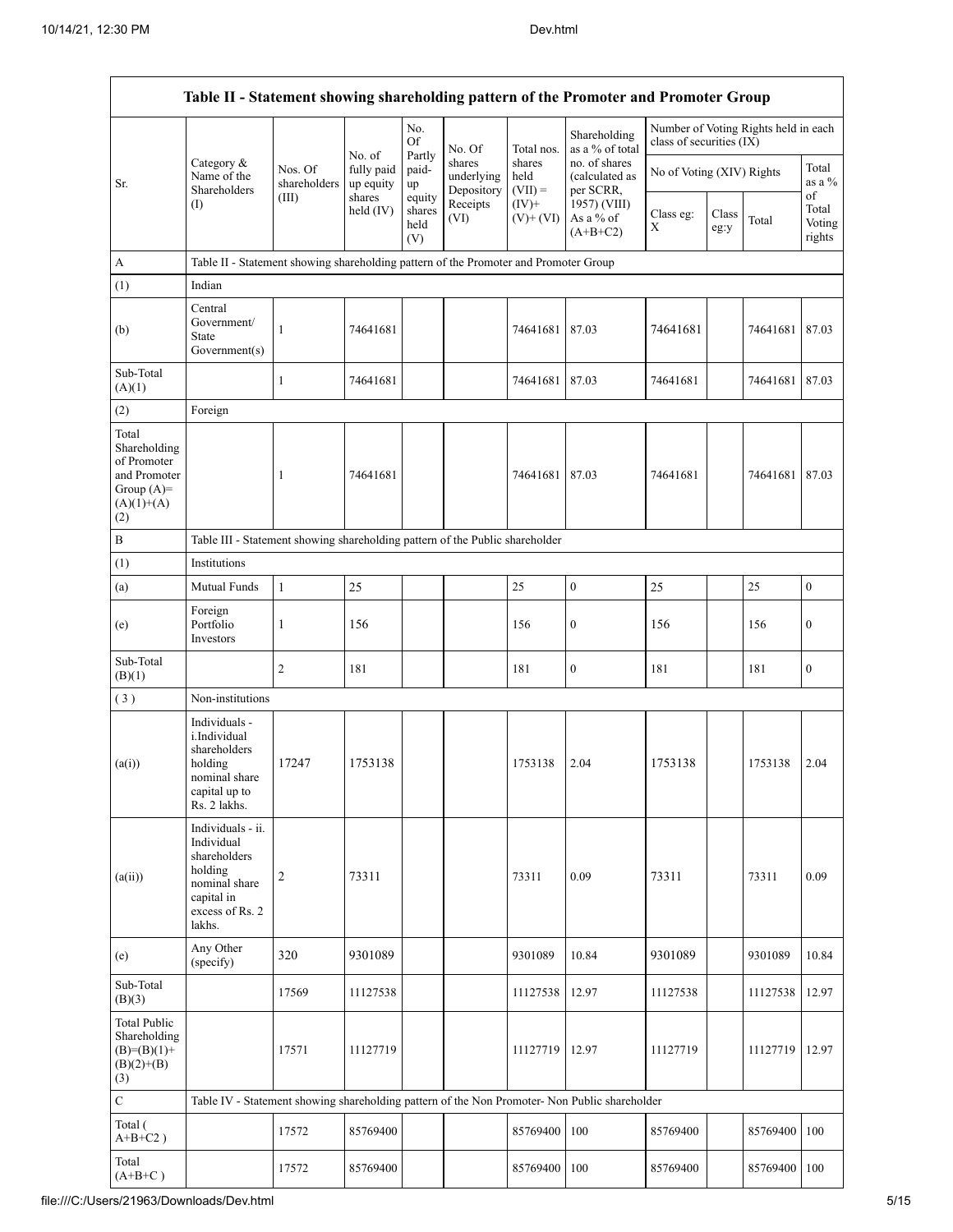| Table II - Statement showing shareholding pattern of the Promoter and Promoter Group    |                                                 |                                                  |                                                                                |                                                                                                                        |                                          |                                                   |            |                                                                  |                                           |  |
|-----------------------------------------------------------------------------------------|-------------------------------------------------|--------------------------------------------------|--------------------------------------------------------------------------------|------------------------------------------------------------------------------------------------------------------------|------------------------------------------|---------------------------------------------------|------------|------------------------------------------------------------------|-------------------------------------------|--|
|                                                                                         | No. Of<br><b>Shares</b><br>Underlying           | No. of<br><b>Shares</b>                          | No. Of Shares<br>Underlying<br>Outstanding                                     | Shareholding, as a %<br>assuming full<br>conversion of                                                                 | Number of<br>Locked in<br>shares $(XII)$ |                                                   |            | Number of Shares<br>pledged or<br>otherwise<br>encumbered (XIII) | Number of<br>equity shares                |  |
| Sr.                                                                                     | Outstanding<br>convertible<br>securities<br>(X) | Underlying<br>Outstanding<br>Warrants<br>$(X_i)$ | convertible<br>securities and<br>No. Of<br>Warrants (Xi)<br>(a)                | convertible securities (<br>as a percentage of<br>diluted share capital)<br>$(XI) = (VII)+(X) As a$<br>% of $(A+B+C2)$ | No.<br>(a)                               | As a<br>$\%$ of<br>total<br>Shares<br>held<br>(b) | No.<br>(a) | As a % of total<br>Shares held<br>(b)                            | held in<br>dematerialized<br>form $(XIV)$ |  |
| A                                                                                       |                                                 |                                                  |                                                                                | Table II - Statement showing shareholding pattern of the Promoter and Promoter Group                                   |                                          |                                                   |            |                                                                  |                                           |  |
| (1)                                                                                     | Indian                                          |                                                  |                                                                                |                                                                                                                        |                                          |                                                   |            |                                                                  |                                           |  |
| (b)                                                                                     |                                                 |                                                  |                                                                                | 87.03                                                                                                                  |                                          |                                                   |            |                                                                  | 74641681                                  |  |
| Sub-Total (A)<br>(1)                                                                    |                                                 |                                                  |                                                                                | 87.03                                                                                                                  |                                          |                                                   |            |                                                                  | 74641681                                  |  |
| (2)                                                                                     | Foreign                                         |                                                  |                                                                                |                                                                                                                        |                                          |                                                   |            |                                                                  |                                           |  |
| Total<br>Shareholding<br>of Promoter<br>and Promoter<br>Group $(A)=$<br>$(A)(1)+(A)(2)$ |                                                 |                                                  |                                                                                | 87.03                                                                                                                  |                                          |                                                   |            |                                                                  | 74641681                                  |  |
| $\, {\bf B}$                                                                            |                                                 |                                                  |                                                                                | Table III - Statement showing shareholding pattern of the Public shareholder                                           |                                          |                                                   |            |                                                                  |                                           |  |
| (1)                                                                                     | Institutions                                    |                                                  |                                                                                |                                                                                                                        |                                          |                                                   |            |                                                                  |                                           |  |
| (a)                                                                                     |                                                 |                                                  |                                                                                | $\boldsymbol{0}$                                                                                                       |                                          |                                                   |            |                                                                  | 25                                        |  |
| (e)                                                                                     |                                                 |                                                  |                                                                                | $\boldsymbol{0}$                                                                                                       |                                          |                                                   |            |                                                                  | 156                                       |  |
| Sub-Total (B)<br>(1)                                                                    |                                                 |                                                  |                                                                                | $\boldsymbol{0}$                                                                                                       |                                          |                                                   |            |                                                                  | 181                                       |  |
| (3)                                                                                     | Non-institutions                                |                                                  |                                                                                |                                                                                                                        |                                          |                                                   |            |                                                                  |                                           |  |
| (a(i))                                                                                  |                                                 |                                                  |                                                                                | 2.04                                                                                                                   |                                          |                                                   |            |                                                                  | 1748623                                   |  |
| (a(ii))                                                                                 |                                                 |                                                  |                                                                                | 0.09                                                                                                                   |                                          |                                                   |            |                                                                  | 73311                                     |  |
| (e)                                                                                     |                                                 |                                                  |                                                                                | 10.84                                                                                                                  |                                          |                                                   |            |                                                                  | 9301089                                   |  |
| Sub-Total (B)<br>(3)                                                                    |                                                 |                                                  |                                                                                | 12.97                                                                                                                  |                                          |                                                   |            |                                                                  | 11123023                                  |  |
| <b>Total Public</b><br>Shareholding<br>$(B)=(B)(1)+$<br>$(B)(2)+(B)(3)$                 |                                                 |                                                  |                                                                                | 12.97                                                                                                                  |                                          |                                                   |            |                                                                  | 11123204                                  |  |
| $\mathsf{C}$                                                                            |                                                 |                                                  |                                                                                | Table IV - Statement showing shareholding pattern of the Non Promoter- Non Public shareholder                          |                                          |                                                   |            |                                                                  |                                           |  |
| Total (<br>$A+B+C2$ )                                                                   |                                                 |                                                  |                                                                                | 100                                                                                                                    |                                          |                                                   |            |                                                                  | 85764885                                  |  |
| Total<br>$(A+B+C)$                                                                      |                                                 |                                                  |                                                                                | 100                                                                                                                    |                                          |                                                   |            |                                                                  | 85764885                                  |  |
|                                                                                         |                                                 |                                                  | Disclosure of notes in case of public share holding is less than 25 percentage |                                                                                                                        |                                          |                                                   |            | Textual<br>Information $(1)$                                     |                                           |  |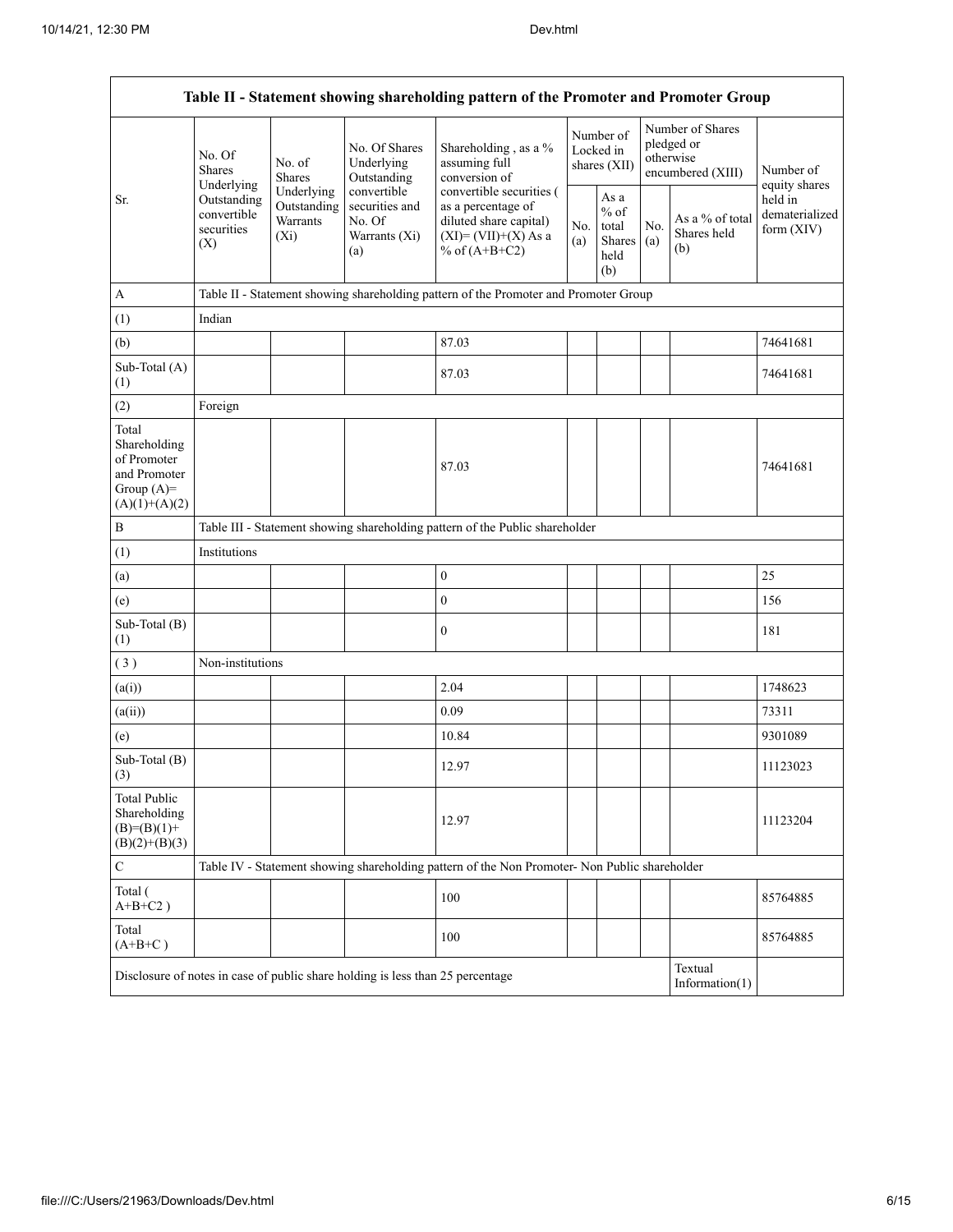|                       | <b>Text Block</b>                                                                                                                       |
|-----------------------|-----------------------------------------------------------------------------------------------------------------------------------------|
| Textual Information() | The Company is in the process of increasing the minimum public shareholding beyond 25% as the<br>matter is being looked after by DIPAM. |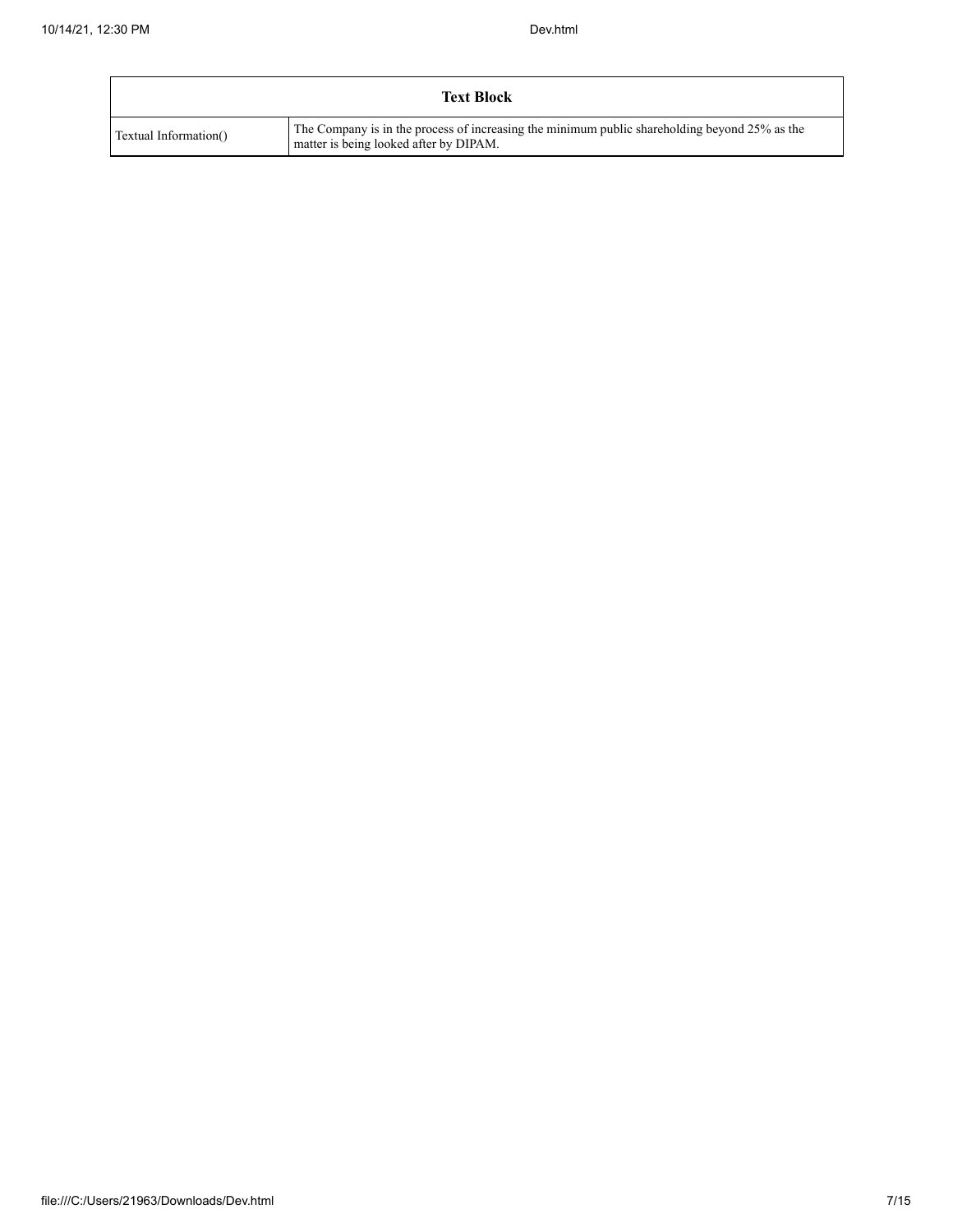|                                                                                                                                                                                      | <b>Central Government/ State Government(s)</b>                |                       |
|--------------------------------------------------------------------------------------------------------------------------------------------------------------------------------------|---------------------------------------------------------------|-----------------------|
| Searial No.                                                                                                                                                                          | $\mathbf{1}$                                                  |                       |
| Name of the<br>Shareholders (I)                                                                                                                                                      | President of India                                            | Click here to go back |
| PAN(II)                                                                                                                                                                              | ZZZZZ9999Z                                                    | Total                 |
| No. of fully paid<br>up equity shares<br>held (IV)                                                                                                                                   | 74641681                                                      | 74641681              |
| No. Of Partly paid-<br>up equity shares<br>held(V)                                                                                                                                   |                                                               |                       |
| No. Of shares<br>underlying<br>Depository<br>Receipts (VI)                                                                                                                           |                                                               |                       |
| Total nos. shares<br>held $(VII) = (IV) +$<br>$(V)$ + $(VI)$                                                                                                                         | 74641681                                                      | 74641681              |
| Shareholding as a<br>% of total no. of<br>shares (calculated<br>as per SCRR,<br>1957) (VIII) As a<br>% of $(A+B+C2)$                                                                 | 87.03                                                         | 87.03                 |
|                                                                                                                                                                                      | Number of Voting Rights held in each class of securities (IX) |                       |
| Class eg: $\mathbf X$                                                                                                                                                                | 74641681                                                      | 74641681              |
| Class eg:y                                                                                                                                                                           |                                                               |                       |
| Total                                                                                                                                                                                | 74641681                                                      | 74641681              |
| Total as a % of<br>Total Voting rights                                                                                                                                               | 87.03                                                         | 87.03                 |
| No. Of Shares<br>Underlying<br>Outstanding<br>convertible<br>securities $(X)$                                                                                                        |                                                               |                       |
| No. of Shares<br>Underlying<br>Outstanding<br>Warrants (Xi)                                                                                                                          |                                                               |                       |
| No. Of Shares<br>Underlying<br>Outstanding<br>convertible<br>securities and<br>warrants $(X)$                                                                                        |                                                               |                       |
| Shareholding, as a<br>% assuming full<br>conversion of<br>convertible<br>securities (as a<br>percentage of<br>diluted share<br>capital) (XI)=<br>$(VII)+(X)$ As a %<br>of $(A+B+C2)$ | 87.03                                                         | 87.03                 |
| Number of Locked in shares (XII)                                                                                                                                                     |                                                               |                       |
| No. $(a)$                                                                                                                                                                            |                                                               |                       |
| As a % of total<br>Shares held (b)                                                                                                                                                   |                                                               |                       |
|                                                                                                                                                                                      | Number of Shares pledged or otherwise encumbered (XIII)       |                       |
| No. $(a)$                                                                                                                                                                            |                                                               |                       |
|                                                                                                                                                                                      |                                                               |                       |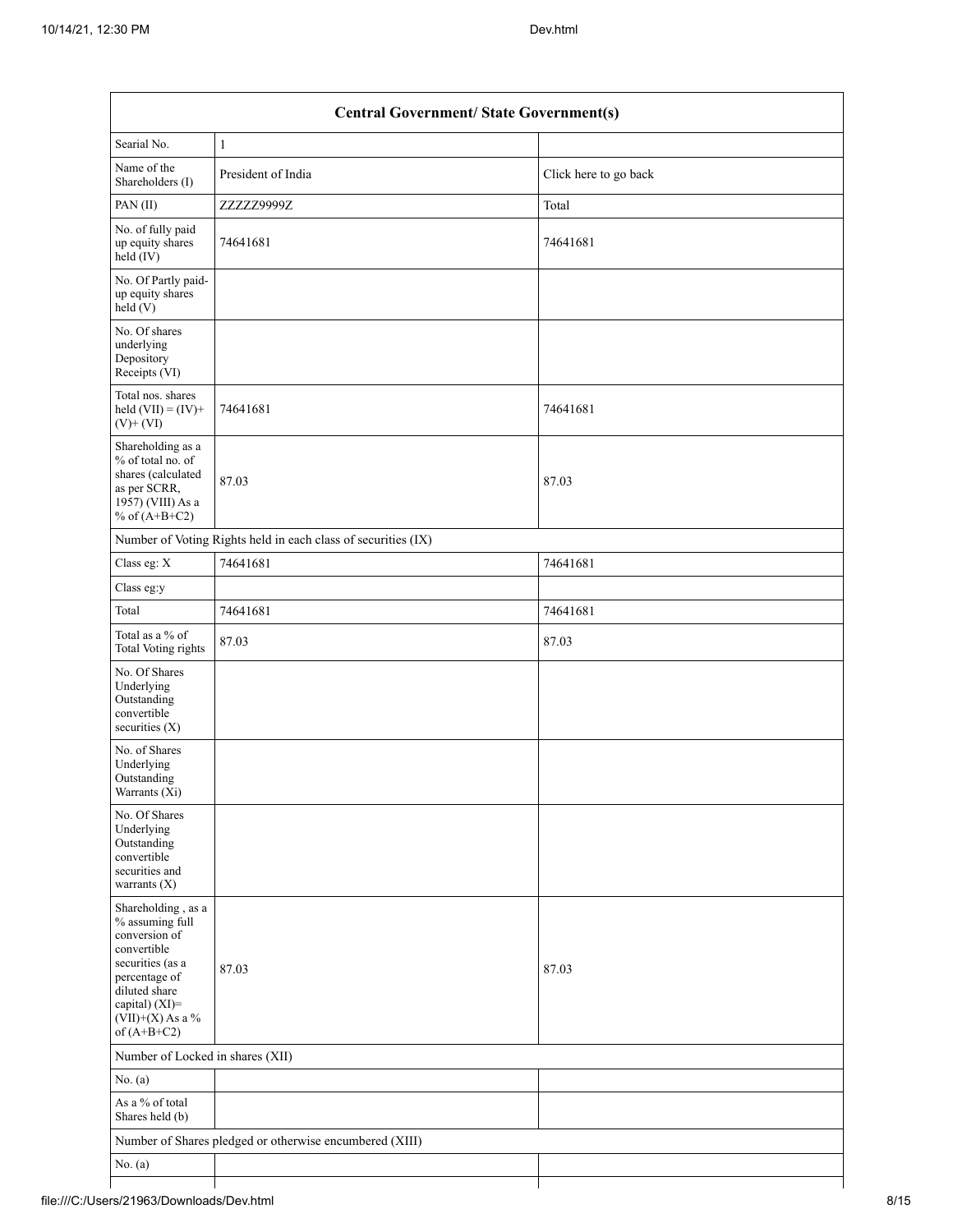| 10/14/21. 12:30 PM | Dev.html |
|--------------------|----------|
|                    |          |

| As a % of total<br>Shares held (b)                                   |                        |          |
|----------------------------------------------------------------------|------------------------|----------|
| Number of equity<br>shares held in<br>dematerialized<br>form $(XIV)$ | 74641681               | 74641681 |
| Reason for not providing PAN                                         |                        |          |
| Reason for not<br>providing PAN                                      | Textual Information(1) |          |
| Shareholder type                                                     | Promoter               |          |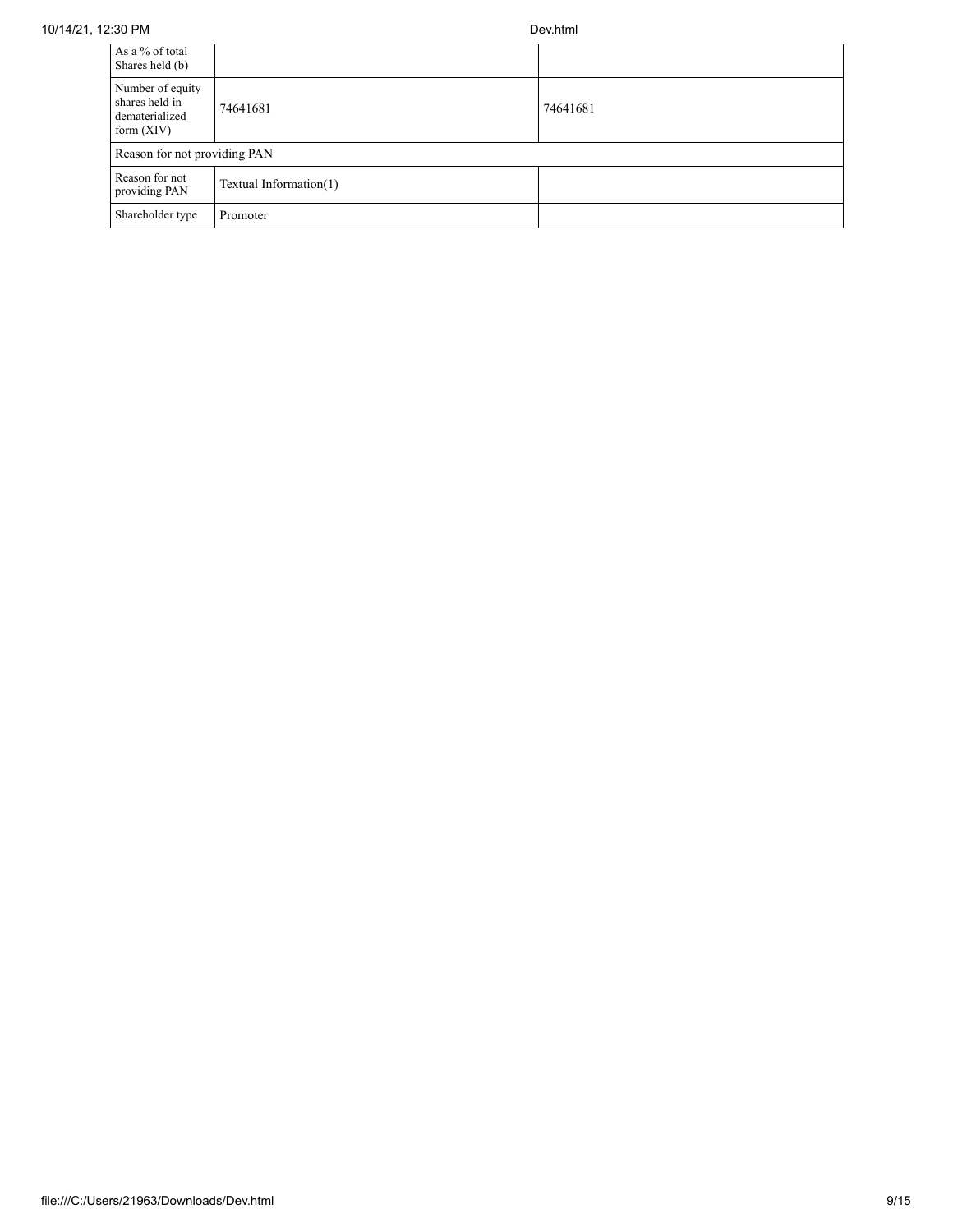|                        | <b>Text Block</b>                                                      |
|------------------------|------------------------------------------------------------------------|
| Textual Information(1) | Since, the holder is President of India, who is in the exempt category |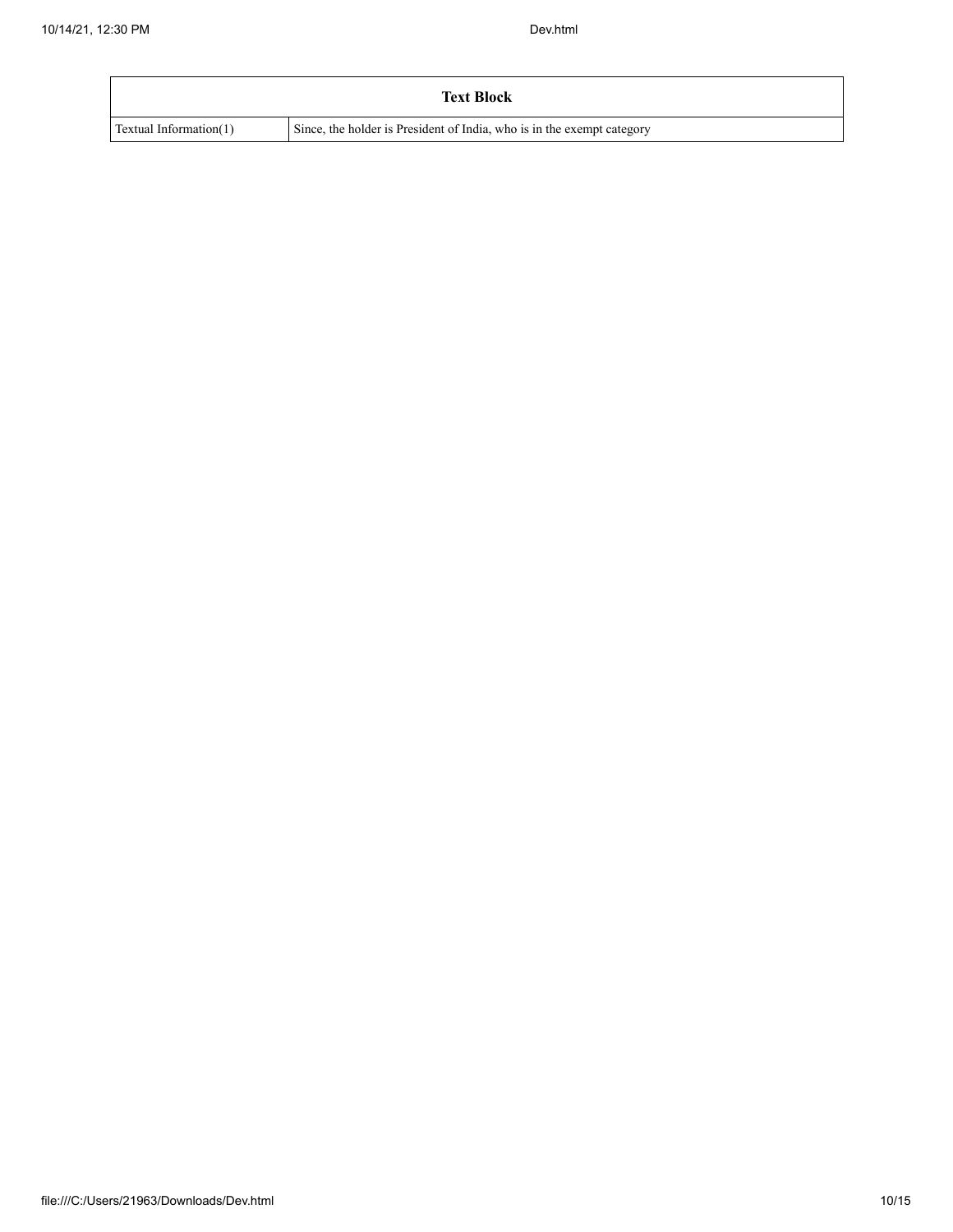| Searial No.                                                                                                                                               | $\mathbf{1}$                    | $\overline{c}$                   | 3                   | $\overline{4}$                      | 5                                            | 6                                                       | $\boldsymbol{7}$           |
|-----------------------------------------------------------------------------------------------------------------------------------------------------------|---------------------------------|----------------------------------|---------------------|-------------------------------------|----------------------------------------------|---------------------------------------------------------|----------------------------|
| Category                                                                                                                                                  | Others                          | Non-<br>Resident<br>Indian (NRI) | Clearing<br>Members | Others                              | Others                                       | Others                                                  | <b>Bodies</b><br>Corporate |
| Category / More<br>than 1 percentage                                                                                                                      | Category                        | Category                         | Category            | Category                            | More than 1<br>percentage of<br>shareholding | Category                                                | Category                   |
| Name of the<br>Shareholders (I)                                                                                                                           | Alternate<br>Investment<br>Fund |                                  |                     | Qualified<br>Institutional<br>Buyer | Life Insurance<br>Corporation of India       | NON RESIDENT<br><b>INDIAN NON</b><br><b>REPATRIABLE</b> |                            |
| PAN(II)                                                                                                                                                   |                                 |                                  |                     |                                     | AAACL0582H                                   |                                                         |                            |
| No. of the<br>Shareholders (I)                                                                                                                            | $\mathbf{1}$                    | 100                              | 75                  | 1                                   | $\mathbf{1}$                                 | 56                                                      | 86                         |
| No. of fully paid<br>up equity shares<br>$held$ (IV)                                                                                                      | 2400                            | 34002                            | 44054               | 2309840                             | 2309840                                      | 12959                                                   | 6896934                    |
| No. Of Partly paid-<br>up equity shares<br>held(V)                                                                                                        |                                 |                                  |                     |                                     |                                              |                                                         |                            |
| No. Of shares<br>underlying<br>Depository<br>Receipts (VI)                                                                                                |                                 |                                  |                     |                                     |                                              |                                                         |                            |
| Total nos. shares<br>held $(VII) = (IV) +$<br>$(V)$ + $(VI)$                                                                                              | 2400                            | 34002                            | 44054               | 2309840                             | 2309840                                      | 12959                                                   | 6896934                    |
| Shareholding as a<br>% of total no. of<br>shares (calculated<br>as per SCRR,<br>1957) (VIII) As a<br>% of $(A+B+C2)$                                      | $\Omega$                        | 0.04                             | 0.05                | 2.69                                | 2.69                                         | 0.02                                                    | 8.04                       |
| Number of Voting Rights held in each class of securities (IX)                                                                                             |                                 |                                  |                     |                                     |                                              |                                                         |                            |
| Class eg: X                                                                                                                                               | 2400                            | 34002                            | 44054               | 2309840                             | 2309840                                      | 12959                                                   | 6896934                    |
| Class eg:y                                                                                                                                                |                                 |                                  |                     |                                     |                                              |                                                         |                            |
| Total                                                                                                                                                     | 2400                            | 34002                            | 44054               | 2309840                             | 2309840                                      | 12959                                                   | 6896934                    |
| Total as a % of<br><b>Total Voting rights</b>                                                                                                             | $\boldsymbol{0}$                | $0.04\,$                         | 0.05                | 2.69                                | 2.69                                         | 0.02                                                    | 8.04                       |
| No. Of Shares<br>Underlying<br>Outstanding<br>convertible<br>securities $(X)$                                                                             |                                 |                                  |                     |                                     |                                              |                                                         |                            |
| No. of Shares<br>Underlying<br>Outstanding<br>Warrants $(X_i)$                                                                                            |                                 |                                  |                     |                                     |                                              |                                                         |                            |
| No. Of Shares<br>Underlying<br>Outstanding<br>convertible<br>securities and No.<br>Of Warrants (Xi)<br>(a)                                                |                                 |                                  |                     |                                     |                                              |                                                         |                            |
| Shareholding, as $a \mid 0$<br>% assuming full<br>conversion of<br>convertible<br>securities (as a<br>percentage of<br>diluted share<br>capital) $(XI)$ = |                                 | 0.04                             | 0.05                | 2.69                                | 2.69                                         | 0.02                                                    | 8.04                       |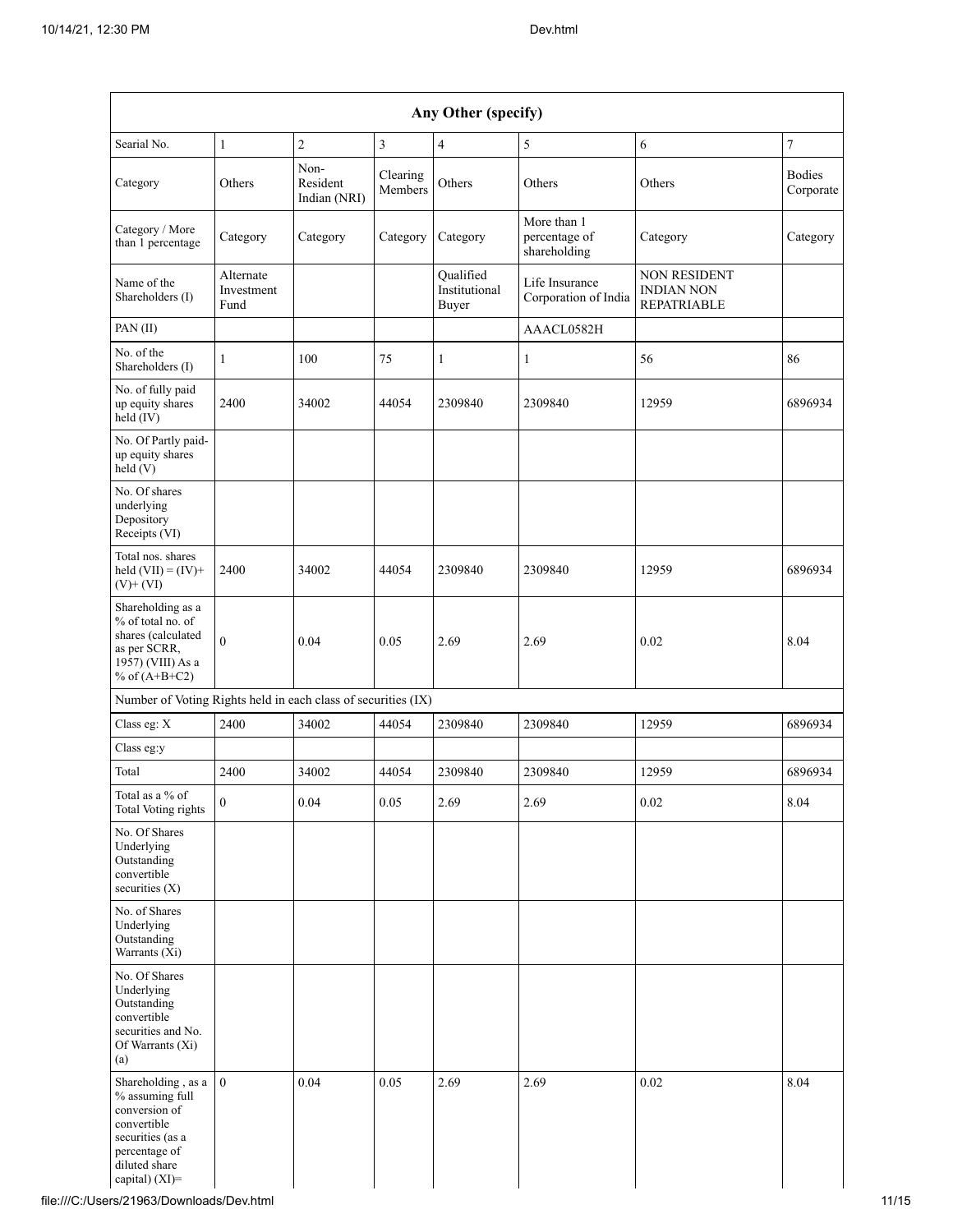## 10/14/21, 12:30 PM Dev.html

| $(VII)+(X)$ As a %<br>of $(A+B+C2)$                                  |      |       |       |         |         |       |         |  |  |
|----------------------------------------------------------------------|------|-------|-------|---------|---------|-------|---------|--|--|
| Number of Locked in shares (XII)                                     |      |       |       |         |         |       |         |  |  |
| No. (a)                                                              |      |       |       |         |         |       |         |  |  |
| As a % of total<br>Shares held (b)                                   |      |       |       |         |         |       |         |  |  |
| Number of equity<br>shares held in<br>dematerialized<br>form $(XIV)$ | 2400 | 34002 | 44054 | 2309840 | 2309840 | 12959 | 6896934 |  |  |
| Reason for not providing PAN                                         |      |       |       |         |         |       |         |  |  |
| Reason for not<br>providing PAN                                      |      |       |       |         |         |       |         |  |  |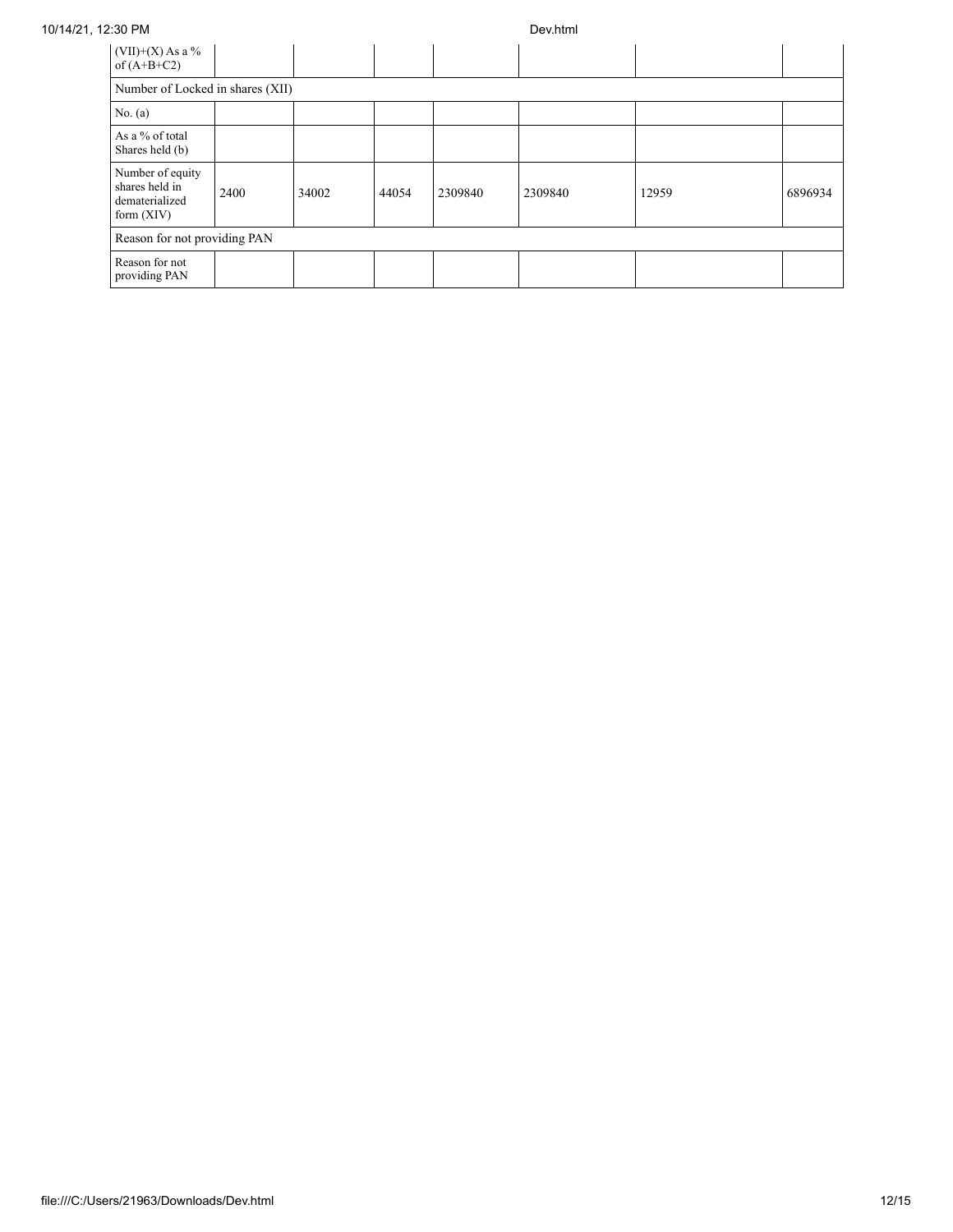| Any Other (specify)                                                                                                                                                                  |                                                               |                  |                       |  |  |  |  |
|--------------------------------------------------------------------------------------------------------------------------------------------------------------------------------------|---------------------------------------------------------------|------------------|-----------------------|--|--|--|--|
| Searial No.                                                                                                                                                                          | 8                                                             | 9                |                       |  |  |  |  |
| Category                                                                                                                                                                             | <b>Bodies Corporate</b>                                       | <b>IEPF</b>      |                       |  |  |  |  |
| Category / More<br>than 1 percentage                                                                                                                                                 | More than 1 percentage of shareholding                        | Category         |                       |  |  |  |  |
| Name of the<br>Shareholders (I)                                                                                                                                                      | The Indian Hotel Company Limited                              |                  | Click here to go back |  |  |  |  |
| PAN(II)                                                                                                                                                                              | AAACT3957G                                                    |                  | Total                 |  |  |  |  |
| No. of the<br>Shareholders (I)                                                                                                                                                       | 1                                                             | 1                | 320                   |  |  |  |  |
| No. of fully paid<br>up equity shares<br>held (IV)                                                                                                                                   | 6750275                                                       | 900              | 9301089               |  |  |  |  |
| No. Of Partly paid-<br>up equity shares<br>held (V)                                                                                                                                  |                                                               |                  |                       |  |  |  |  |
| No. Of shares<br>underlying<br>Depository<br>Receipts (VI)                                                                                                                           |                                                               |                  |                       |  |  |  |  |
| Total nos. shares<br>held $(VII) = (IV) +$<br>$(V)$ + $(VI)$                                                                                                                         | 6750275                                                       | 900              | 9301089               |  |  |  |  |
| Shareholding as a<br>% of total no. of<br>shares (calculated<br>as per SCRR,<br>1957) (VIII) As a<br>% of $(A+B+C2)$                                                                 | 7.87                                                          | $\mathbf{0}$     | 10.84                 |  |  |  |  |
|                                                                                                                                                                                      | Number of Voting Rights held in each class of securities (IX) |                  |                       |  |  |  |  |
| Class eg: X                                                                                                                                                                          | 6750275                                                       | 900              | 9301089               |  |  |  |  |
| Class eg:y                                                                                                                                                                           |                                                               |                  |                       |  |  |  |  |
| Total                                                                                                                                                                                | 6750275                                                       | 900              | 9301089               |  |  |  |  |
| Total as a % of<br><b>Total Voting rights</b>                                                                                                                                        | 7.87                                                          | $\boldsymbol{0}$ | 10.84                 |  |  |  |  |
| No. Of Shares<br>Underlying<br>Outstanding<br>convertible<br>securities $(X)$                                                                                                        |                                                               |                  |                       |  |  |  |  |
| No. of Shares<br>Underlying<br>Outstanding<br>Warrants (Xi)                                                                                                                          |                                                               |                  |                       |  |  |  |  |
| No. Of Shares<br>Underlying<br>Outstanding<br>convertible<br>securities and No.<br>Of Warrants (Xi)<br>(a)                                                                           |                                                               |                  |                       |  |  |  |  |
| Shareholding, as a<br>% assuming full<br>conversion of<br>convertible<br>securities (as a<br>percentage of<br>diluted share<br>capital) (XI)=<br>$(VII)+(X)$ As a %<br>of $(A+B+C2)$ | 7.87                                                          | $\mathbf{0}$     | 10.84                 |  |  |  |  |
| Number of Locked in shares (XII)                                                                                                                                                     |                                                               |                  |                       |  |  |  |  |
| No. (a)                                                                                                                                                                              |                                                               |                  |                       |  |  |  |  |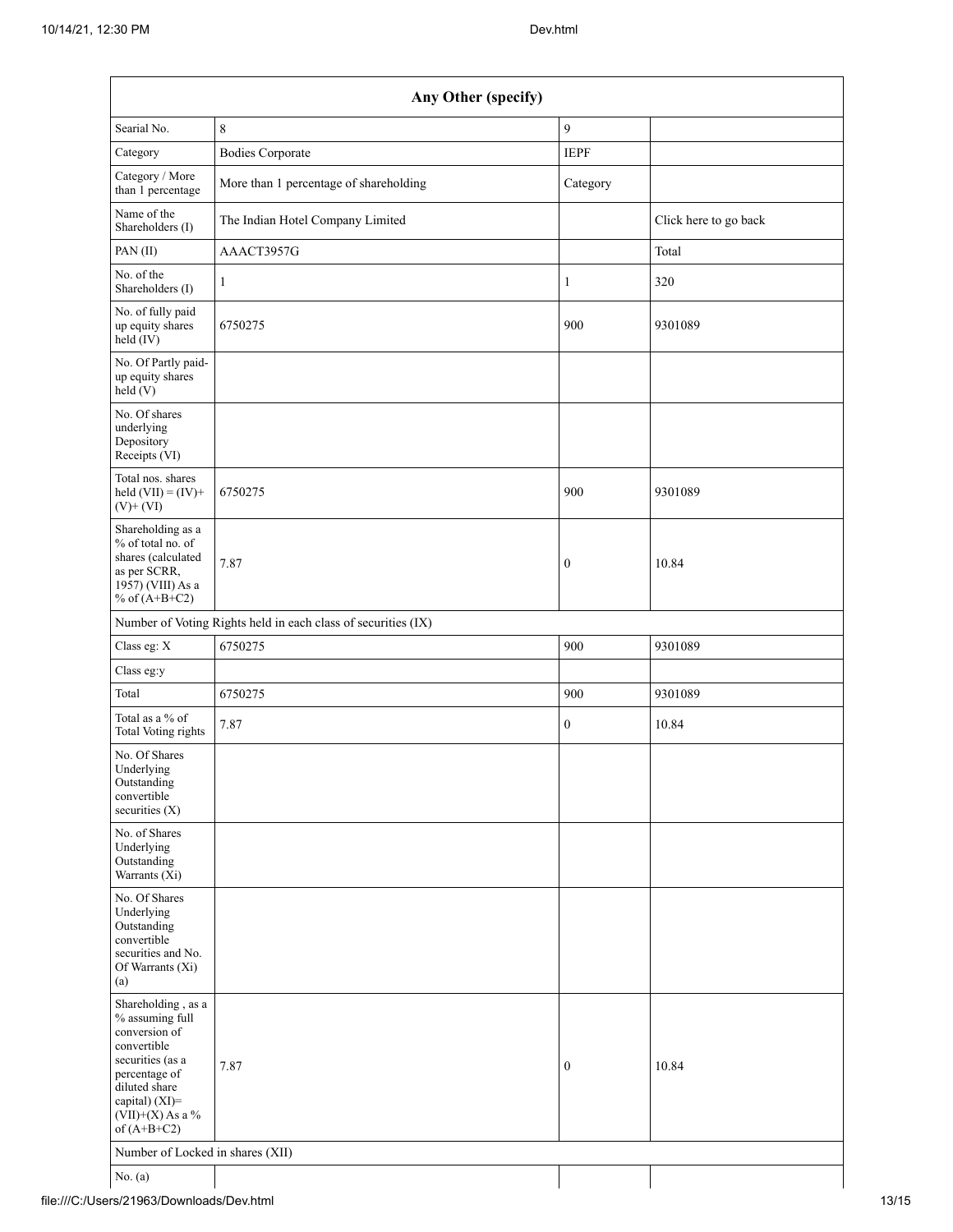| As a % of total<br>Shares held (b)                                   |         |     |         |  |  |  |
|----------------------------------------------------------------------|---------|-----|---------|--|--|--|
| Number of equity<br>shares held in<br>dematerialized<br>form $(XIV)$ | 6750275 | 900 | 9301089 |  |  |  |
| Reason for not providing PAN                                         |         |     |         |  |  |  |
| Reason for not<br>providing PAN                                      |         |     |         |  |  |  |